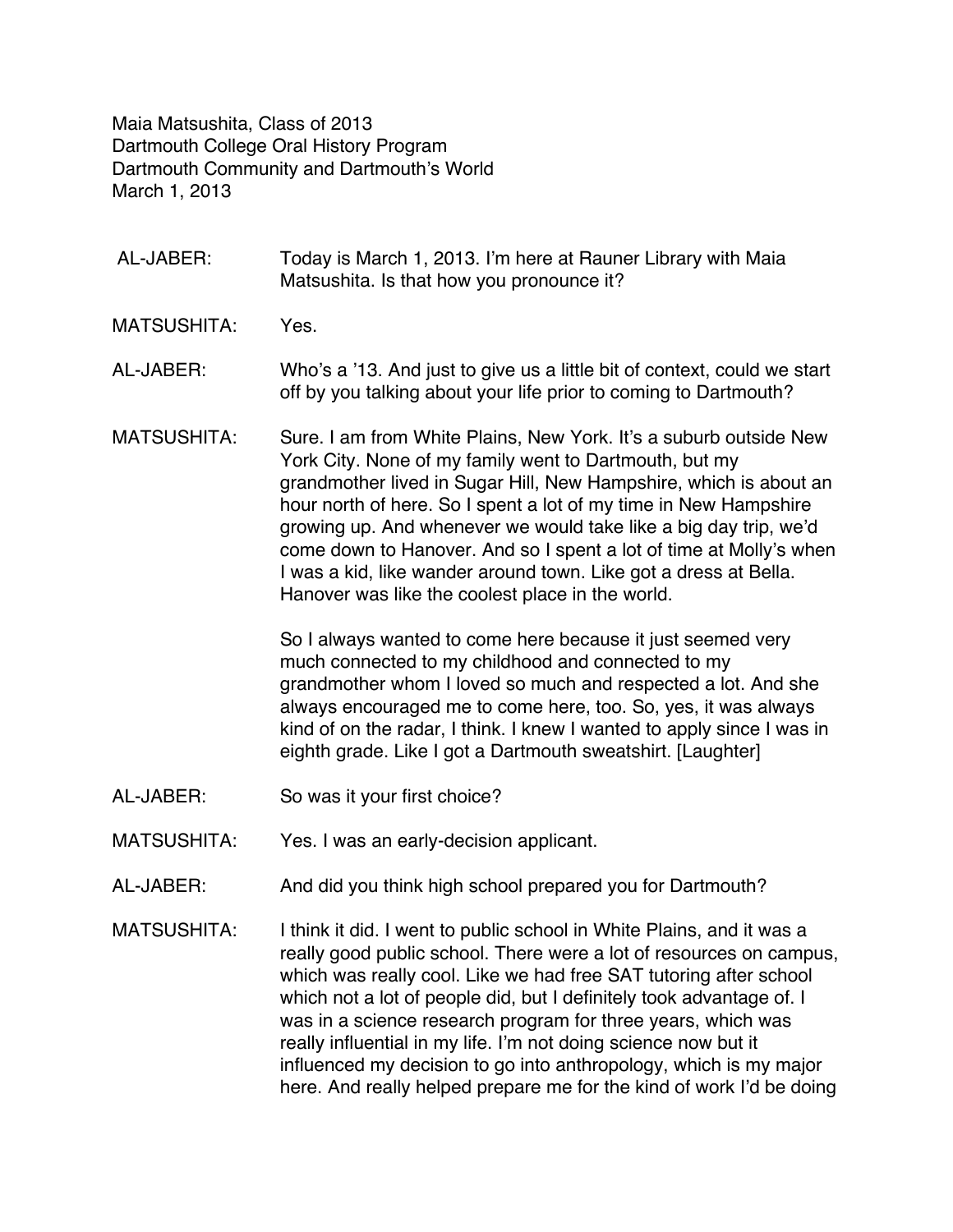here. I think the level of work, because it was a pretty demanding program, a lot of independent work, which was cool.

- AL-JABER: So did you immerse yourself in a lot of the Dartmouth traditions when you were coming here to visit your grandmother?
- MATSUSHITA: No. I never went to Homecoming or anything or any of the big weekends. I just kind of wandered around campus. And I think the moment—I don't know. I feel like my dad would make jokes when I was little, like, "Oh you should go to Dartmouth," or whatever. And I was like, "I don't want to go to that school." Until I think it was eighth grade when I was here in the winter, and I was by the astronomy tower, which is just like so beautiful, the big stone tower. And I'm not even sure what it's called; I guess Bartlett Tower. And we were standing by it, and it was the most beautiful like moment in my entire life. And for some reason I just felt like, this is the place for me, even though a lot of the things…stereotypes, I think, that students have about Dartmouth didn't fit in with me. Like how I saw myself. I'm not an athlete really. I didn't see myself joining a sorority. There's a stereotype that Dartmouth is like really conservative politically, something that was left over from the '80s. And I consider myself pretty liberal. So I was like— All my friends were like, What are you thinking? This seems like the opposite of what you'd want to do. But for some reason I just felt really drawn to it. Yes.
- AL-JABER: So when you came on campus, were a lot of the stereotypes that you had in your mind confirmed or—
- MATSUSHITA: I don't know. I don't think so. I think that all those things definitely do exist here that people who are more conservative than I am politically. There is a problem in the Greek system; there is an emphasis on athletics. But what I've found in my Dartmouth time has like been what I needed from college. So I think it can be those things, but it can also be so much more, so much different. So, yes. I think in a way they were confirmed because those things exist. But I don't think that they were the monolithic emphasis that I thought it was going to be.
- AL-JABER: Sort of backtracking a little bit. Do you think your upbringing affected your sense of belonging when you first came to Dartmouth?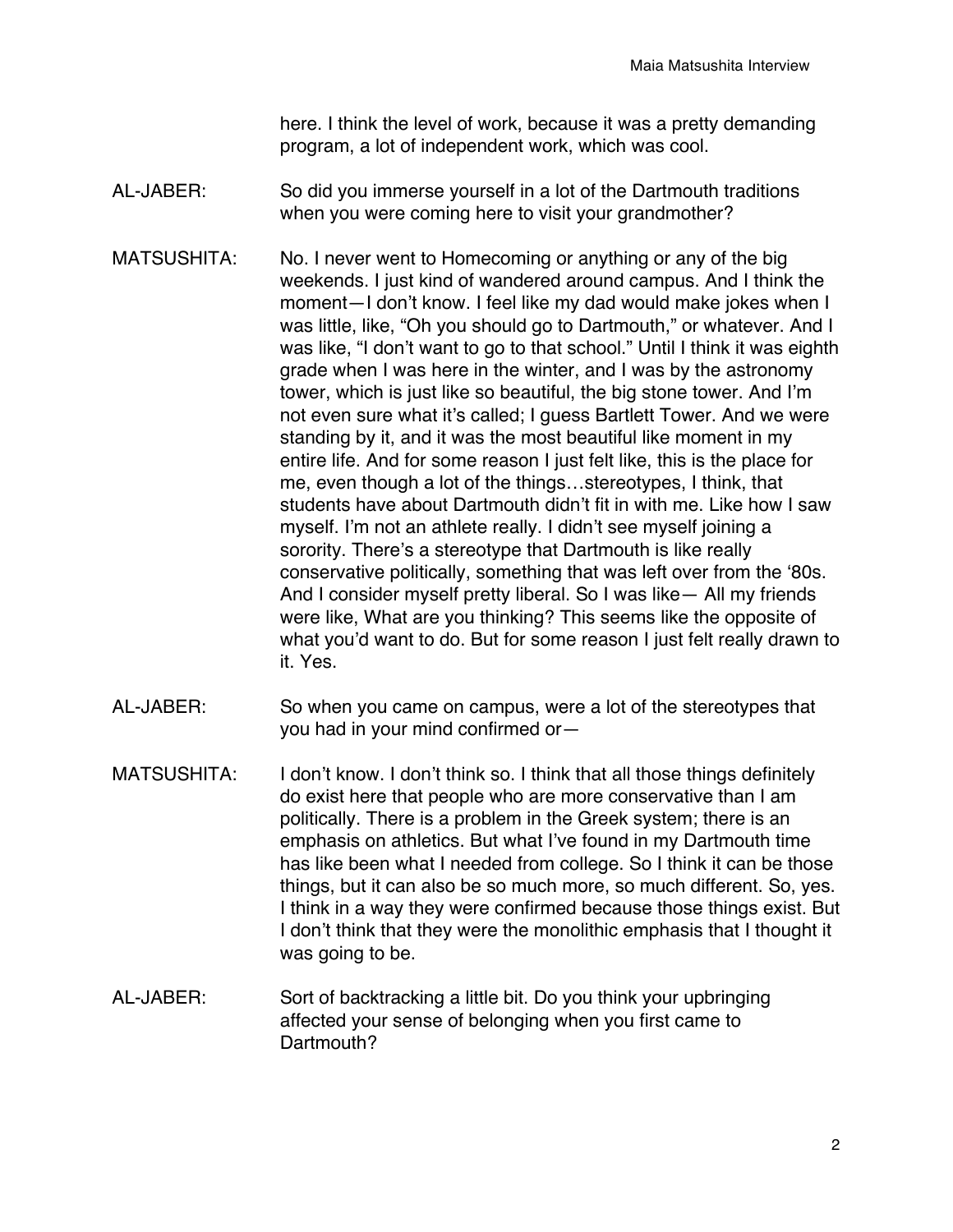MATSUSHITA: I was familiar with like the weather up here and the kind of environment, like actual physical environment that was in Hanover, which I think helped a lot because a lot of my friends were from Texas or California, and they'd never seen snow before. And I was like ready for the Hanover winters. This was not—like it's even worse up where my grandmother lives an hour north of here. So I think in a way I was prepared with my familiarity with the campus.

> I mean, I walked on the campus, and I was terrified just because meeting a bunch of new people. It seemed like, oh, everything was pretty intimidating the first term or so. So I don't think I had like a… I wasn't like a legacy that was brought here for a bunch of weekends and stuff. It was more like a general familiarity with the space.

- AL-JABER: Can you talk to me a little bit about your experience when you first came here? You mentioned that you were intimidated. How was it developing a sense of community? Did you go on those DOC trips?
- MATSUSHITA: Yes. I went on a trip. I did not have like an amazing time on my freshman-year trip. My trip leaders were amazing. Our trip didn't really—like some trips really become like a group of friends. Like ours didn't really do that. They were all like really great people; we just didn't like click in that way.
- AL-JABER: Mm-hmm.
- MATSUSHITA: So it wasn't like I found a community right off the bat like some people do. I did get a sense that there were a lot of people who cared about me from trips. Like that was a cool thing. But I got which encouraged me to want to get involved later like as a trip leader. So these trip leaders were awesome. Like they checked in with me all the time. Like we ended up taking classes together, like especially when there was a '12, because she was just a year older than me. We actually stayed pretty good friends, which is awesome.

But, yes, I mean coming on campus, I was in Section A so I went home for a week and half before move-in day. And I just got back on campus. I remember telling my dad like turn the car around [laughs] as we were getting off Exit 13. I was so scared, so nervous. Like whatever, what if everyone hated me, what if like whether this was the wrong school and all that stuff. So, yes, the first term was hard. I didn't feel like I had any friends. I didn't feel like I was comfortable like socially.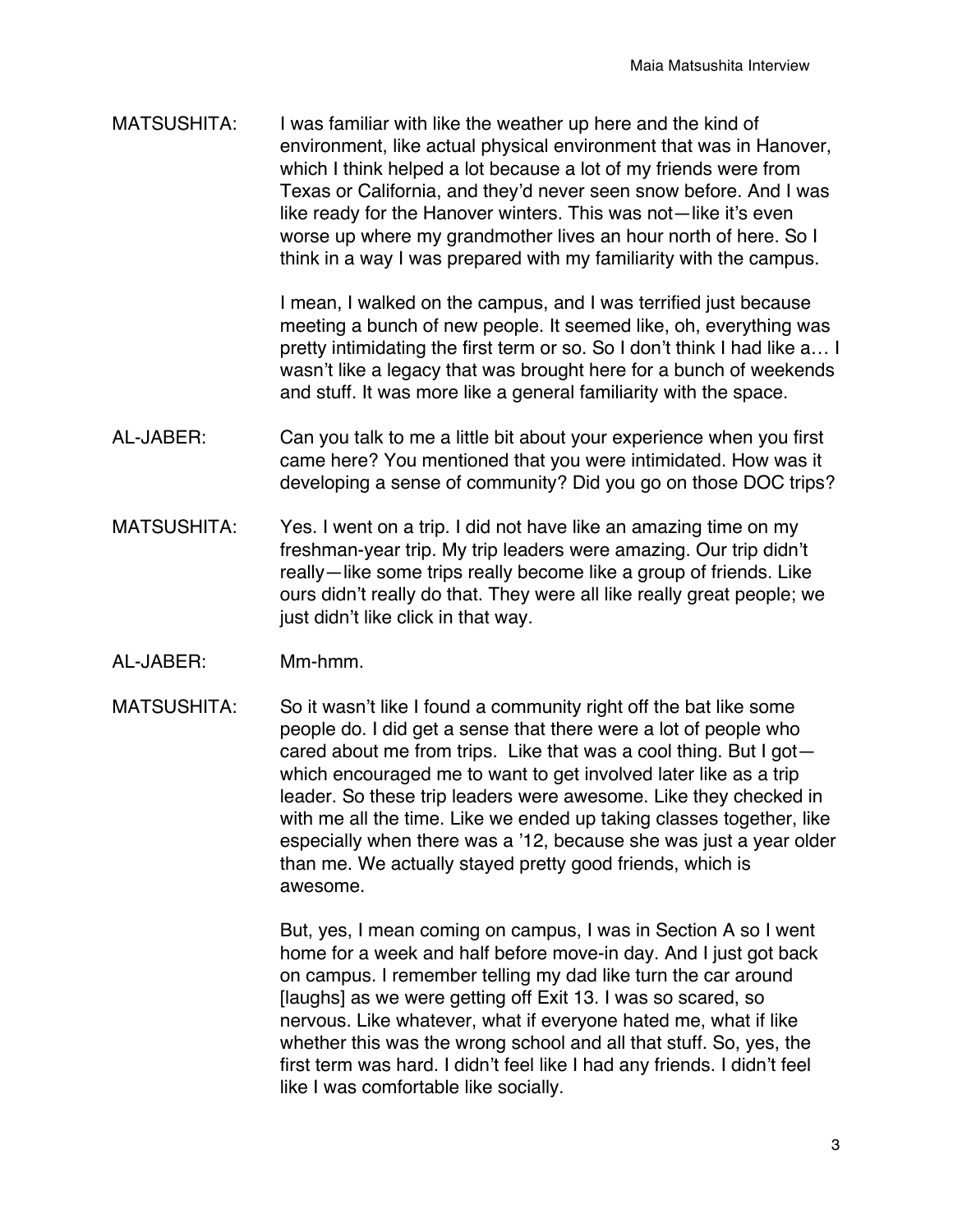But the thing that really helped that was I was really lucky because during orientation I auditioned for the Rockappellas and ended up getting into the group. And they've just been like the guiding force throughout my college career. They gave me the first real friends. They became my first like mentors, the older students. They encouraged me to get involved in different things that I became really passionate about. So though it was really scary and I did feel like homesick and nervous, I did have people who I came to understand were there for me.

- AL-JABER: So I think you mentioned you weren't interested in Greek life when you first came to campus. Is that—why was that, and is that still the case that you're still…
- MATSUSHITA: I think I just had the impression of like the *Legally Blond* kind of like sorority thing. And so I was not interested in that. Like I didn't identify with that at all. I ended up rushing my sophomore year and I'm in KDE, Kappa Delta Epsilon. It's not a big part of my life. It's a good part of my life. It's not something that I... Like I don't go to a lot of events. I just end up spending time with my friends who are outside of the house. But it's been…
- AL-JABER: You don't live in the house?
- MATSUSHITA: I did for a term.
- AL-JABER: Okay.
- MATSUSHITA: My junior year I lived there for a term. And otherwise... I've lived in a number of different housing situations. Like I moved every term since my freshman year until my senior year. So it was a lot. [Laughs] So I like lived in gender neutral affinity housing, which was amazing. Really life-changing. I lived off campus my sophomore summer. I lived in my sorority, I lived in regular housing. And, yes, so that was like one experience I had, yes.
- AL-JABER: So that's not what you're going to take away from your Dartmouth experience, your time with your sorority?
- MATSUSHITA: I mean, I'll definitely take away some things. Like the people I've met have been amazing. But it wasn't like a major part of my Dartmouth experience I think. Like what it did was positive, but I don't think I really threw myself into it that much. So I think, as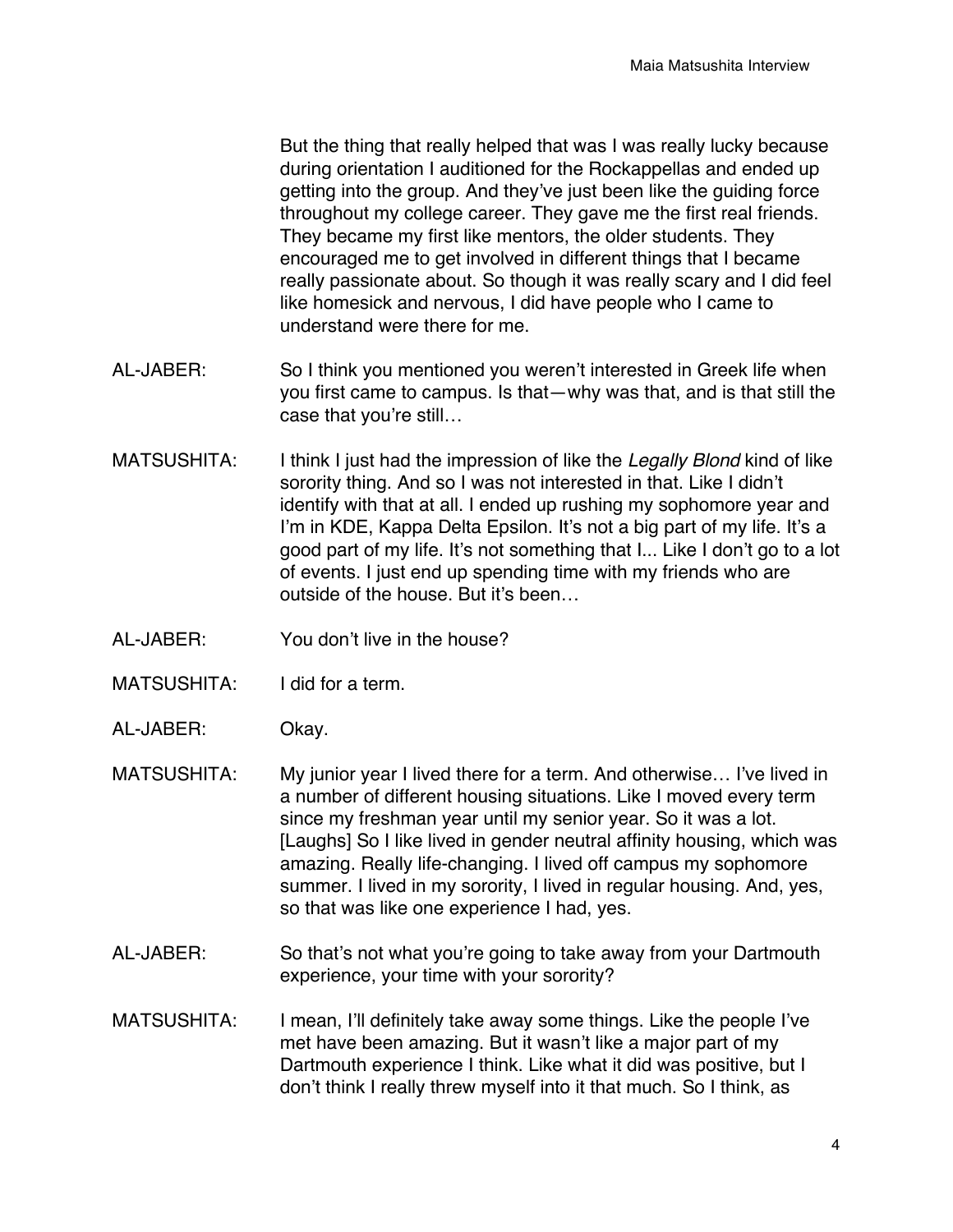people say, you get what you give. And like I guess I just didn't give as much as other people do.

- AL-JABER: Do you regret that or do you feel fine with it?
- MATSUSHITA: I don't regret it so much. I wish I'd gotten to know people better because there are so many people…. The reason I wanted to join KDE was because there were a lot of women that I really respected but didn't know that well. And I do feel like I got to know some of them pretty well through it and I have made friends through it. But like there are so many people that I just am not… Like I don't have that really good friendship with, which is something I do regret, like not getting to know people better.
- AL-JABER: So you mentioned you moved around a lot. Did that impact your sense of community?
- MATSUSHITA: Yes, it did. I think one of the really hard things about Dartmouth is that the D Plan affords you so many opportunities and like really cool stuff. I was like off both winters, awesome programs off campus. What that meant for me is I moved every term. So I'd be really happy and like settled in a space for ten weeks, and then have to move again. I got really good at packing my boxes. Yes. So that was definitely a challenge.

What was really good my sophomore year is that I was off in the winter. I was able to move back onto the gender neutral floor like in a different room, but I was still on the floor, like in a different room, but I was still on the floor. So there was some sense of continued community there. But nothing compared to like when I've been able to spend time in a space for a year, like my freshman floor was incredible. Like I loved them so much. And right now I'm moving off campus with a group of my friends. And just being able to stay in one spot and really take root in a space.

- AL-JABER: Mm-hmm.
- MATSUSHITA: With people that you care about is I think really, really valuable to sustaining community.
- AL-JABER: So can you talk to me a little bit about all the different roles you have on campus? So I think you're involved in the Tucker Foundation, right?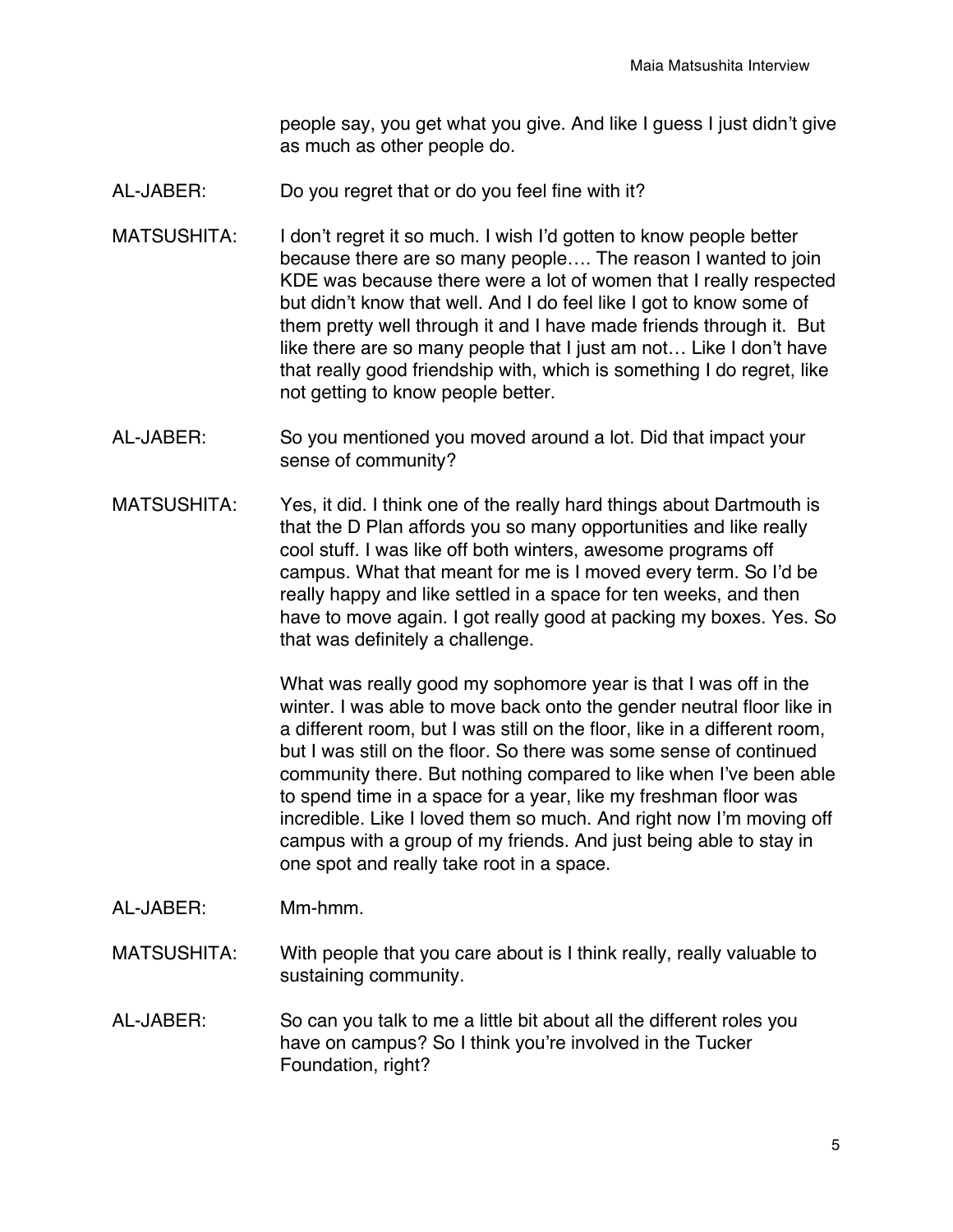MATSUSHITA: I have been. I was involved in a couple of different service organizations my freshman and sophomore years, through the Tucker Foundation, like volunteering at the Haven and doing work with the Dartmouth Cancer Society. More, I think, my serious commitments that I've like really applied myself to over the four years have been working on sexual assault awareness through different avenues. I've been a MAV [Mentors Against Violence]. I'm on the Presidential Committee on Sexual Assault, which is like my major commitment in that area. And those have been really impactful on me. I've really enjoyed my work and the people that I've met through that, like really passionate and really dedicated people. I am also in the Rockappellas, and I'm secretary for the Panhellenic Council this year. I've been a tour guide. I was a trip leader this fall. I was on Connection Croo which was a new program through DOC trips to kind of bridge the gap between when trips are over and when orientation begins. And just a number of other things throughout.

> I'm really… I've started being really involved in the theater department as of my junior year, and that has been really good for me. I'm a theater minor, and I've participated through acting. And my main thing has been playwriting. So through the theater department, I've been able to put on three productions so far at Dartmouth, which has been a really awesome experience, and I hope to do at least one more next term.

- AL-JABER: And your play, "Higher Ground," didn't it win an award—the Dodd Ward?
- MATSUSHITA: Yes. I won the Dodd for last year, which was a really incredible experience. I was never in a play before, and this was like my first one-act play. And working with Professor Joseph Sutton to like write it for my class that I took last fall. And then like over winter break—winter term—to edit it and make it longer and get it ready for submission was like really awesome. He was incredibly supportive of me. And just the actual production experience, I was working with Professor Peter Hackett, who was the director and just an incredible person. And getting to edit it and continue to work and learn from him was really incredible. And actually putting on a show like, I was pretty surprised by the theater department. It was like pretty mind-blowing.
- AL-JABER: That's something you're going to continue doing, right?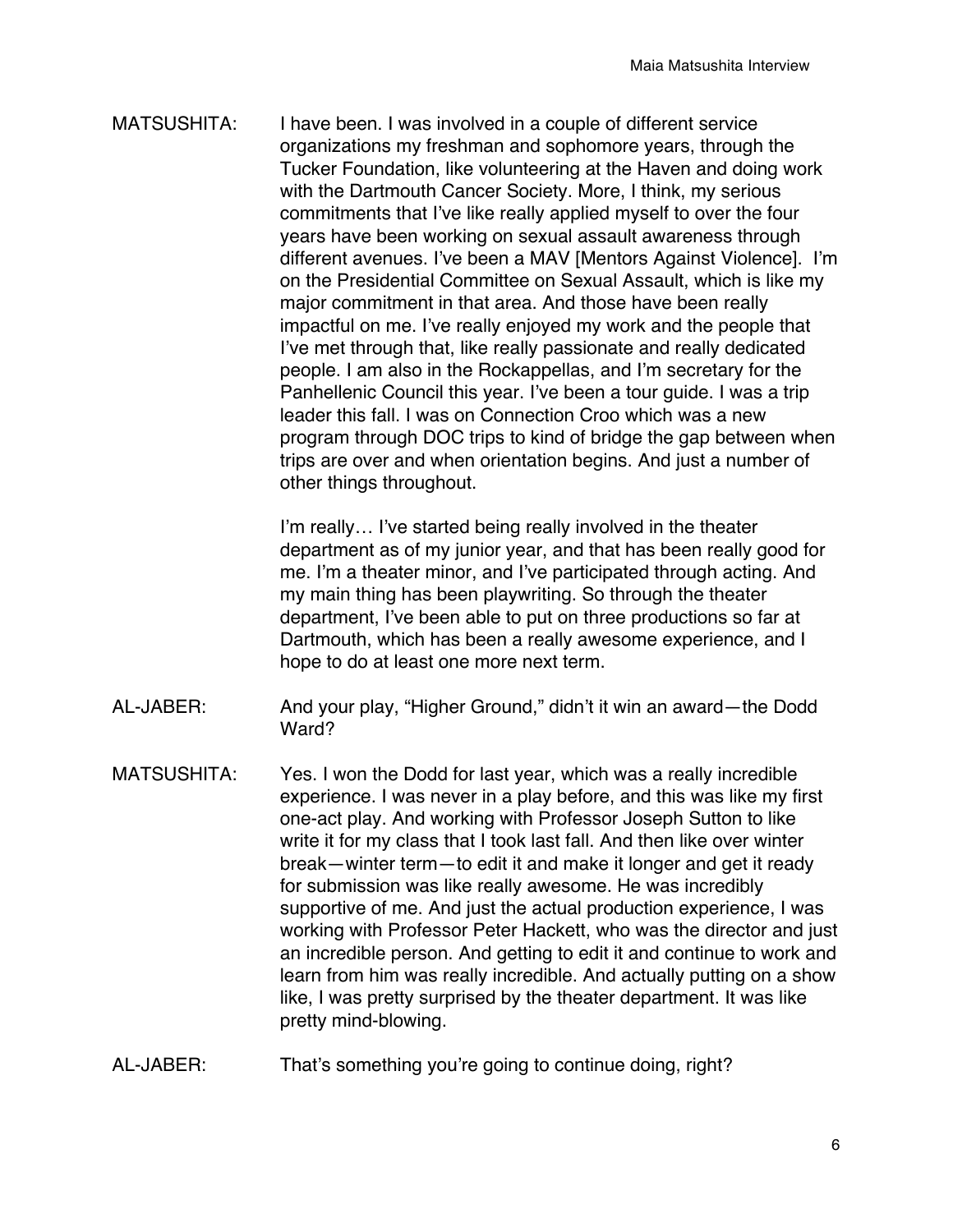MATSUSHITA: I hope to.

AL-JABER: Yes.

- MATSUSHITA: I had a play on in the fall which is another original one-act. And then I wrote another play for this term for like a play festival for Martin Luther King Day through the Office of Diversity and Equity and partnered with the theater department. And it's just like what I most enjoy doing, and really hope to continue doing that after I graduate. I'm looking into theater internships and apprenticeships for postgraduation.
- AL-JABER: And you also interned at the American Society for....
- MATSUSHITA: Muslim Advancement, yes. My sophomore winter I interned there.
- AL-JABER: And you're involved with the Cordova Initiative?
- MATSUSHITA: Yes. So those are like sister organizations. And so, I mean, that was an incredible experience. It was at a time in our country that was like really divided. It still is, obviously. I got funding through the Rockefeller Center to help pay for that, that unpaid internship, which was really cool. I was living at home and working at their office in Harlem. And I'm not Muslim. I didn't really have much knowledge of the issues Muslim Americans face today. But it was something that really interested me, and I was really interested in civil rights in general.

I found the internship on idealist.org. I just applied, and it worked out. And I was pretty shocked that it did, honestly. It was like wow! Really? They want to take me? I don't know much about this. But they were so excited to like teach me. And through—like during my time there, it was a pretty exciting but very frustrating time because that was when there were congressional hearings going on led by Congressman Peter King, who was like focusing on the radicalization of Islam in America.

And as you can imagine, those hearings were incredibly fraught with Islamic phobia and just kind of baseless accusations against a population of our country. And it was really impactful to me to be around these leaders in the Muslim community and how they reacted, in like a really constructive, positive way. And I was able to be a part of the planning of a rally in New York in Times Square against these hearings. And to just like bring attention to the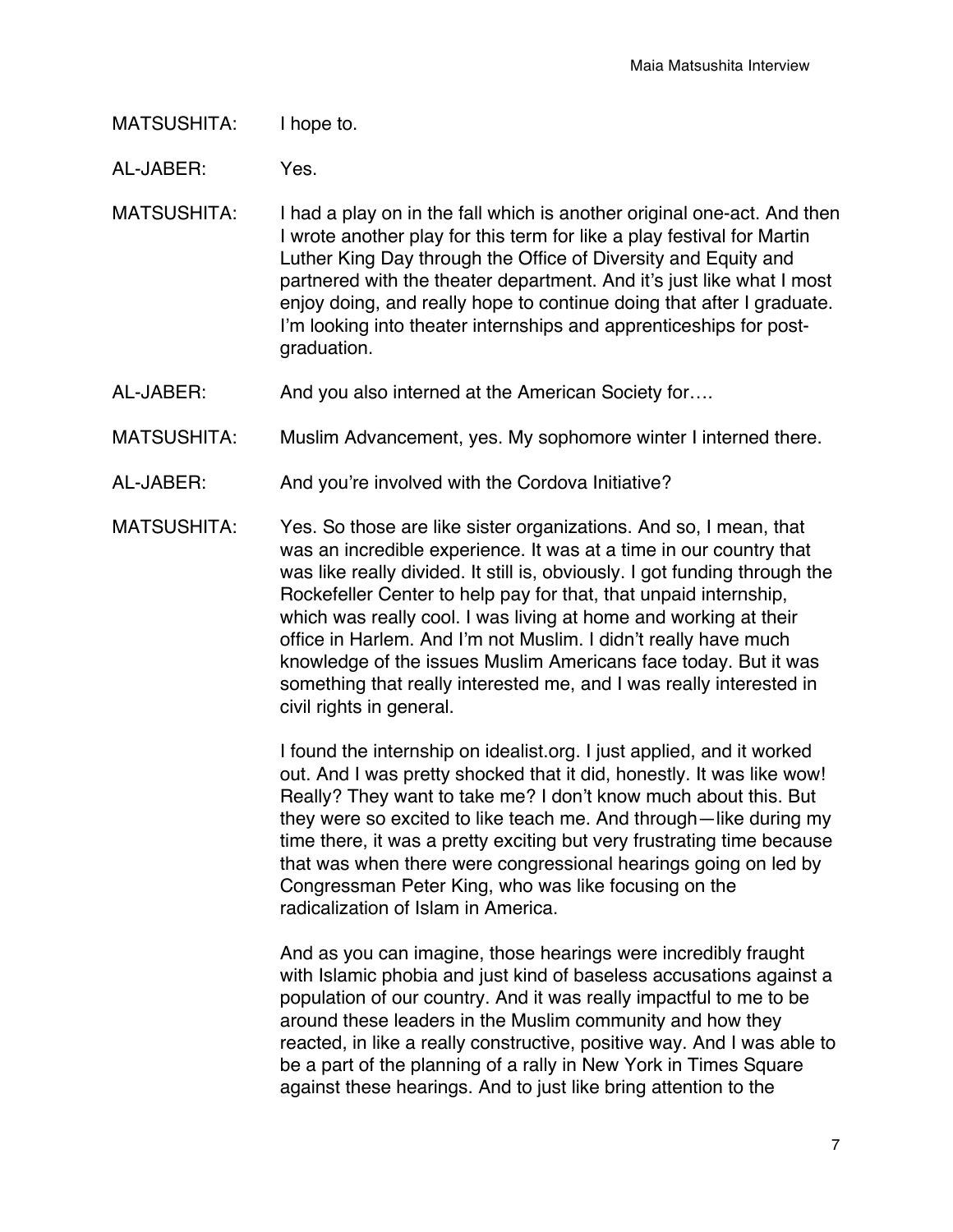problematic things that were being said. And just like all of the really incorrect things that were being said that were alienating and really harming the Muslim-American population. So that was really, really cool and kudos to Rocky for giving me the funding to make that happen. I mean that was pretty incredible.

- AL-JABER: It seems like you're very tapped into this idea of the global citizen that Dartmouth attempts to create. But did you come into Dartmouth knowing that you wanted to branch out and sort of be like an active member of the community and take on, become sort of an activist on campus?
- MATSUSHITA: I don't know if that was something I walked in here with. I mean I think I always had a general sense of what I thought was right and what I thought was wrong and how we should treat each other as a small community and as a larger global community. But I think what really empowered me to start acting on those, that work and those feelings, was the people that I met here.

I mean Jim Kim's gone now. But his first fall was my first fall. And I was taking Anthropology I. And he came and guest lectured for a day. And he just…I was already super moved by him after reading "Mountains Beyond Mountains" and hearing him talk a couple of times. And just like the incredible leader that he was in our—like on a global scale. And just getting to hear him talk about his experience in Peru and in Haiti, and just like how thinking radically can make real change.

So like on a larger scale, people like President Kim and professors that I had were really encouraging, but also the students here. I think there are so many people who are so passionate and so driven to make change on our campus and in our world. And just being around that like really active spirit and those mentors that I had, really encouraged me to think that I could do the same. Especially in the Rockappellas and in their friends I found a lot of those role models.

- AL-JABER: So has your group of friends stayed the same or has it changed throughout the four years that you've been here?
- MATSUSHITA: A lot of my close friends now are people that were on my freshman floor. I've lived with a lot of people that were on my freshman floor but I mean, it's always changing for sure. With every new class comes like an opportunity to meet new people who are going to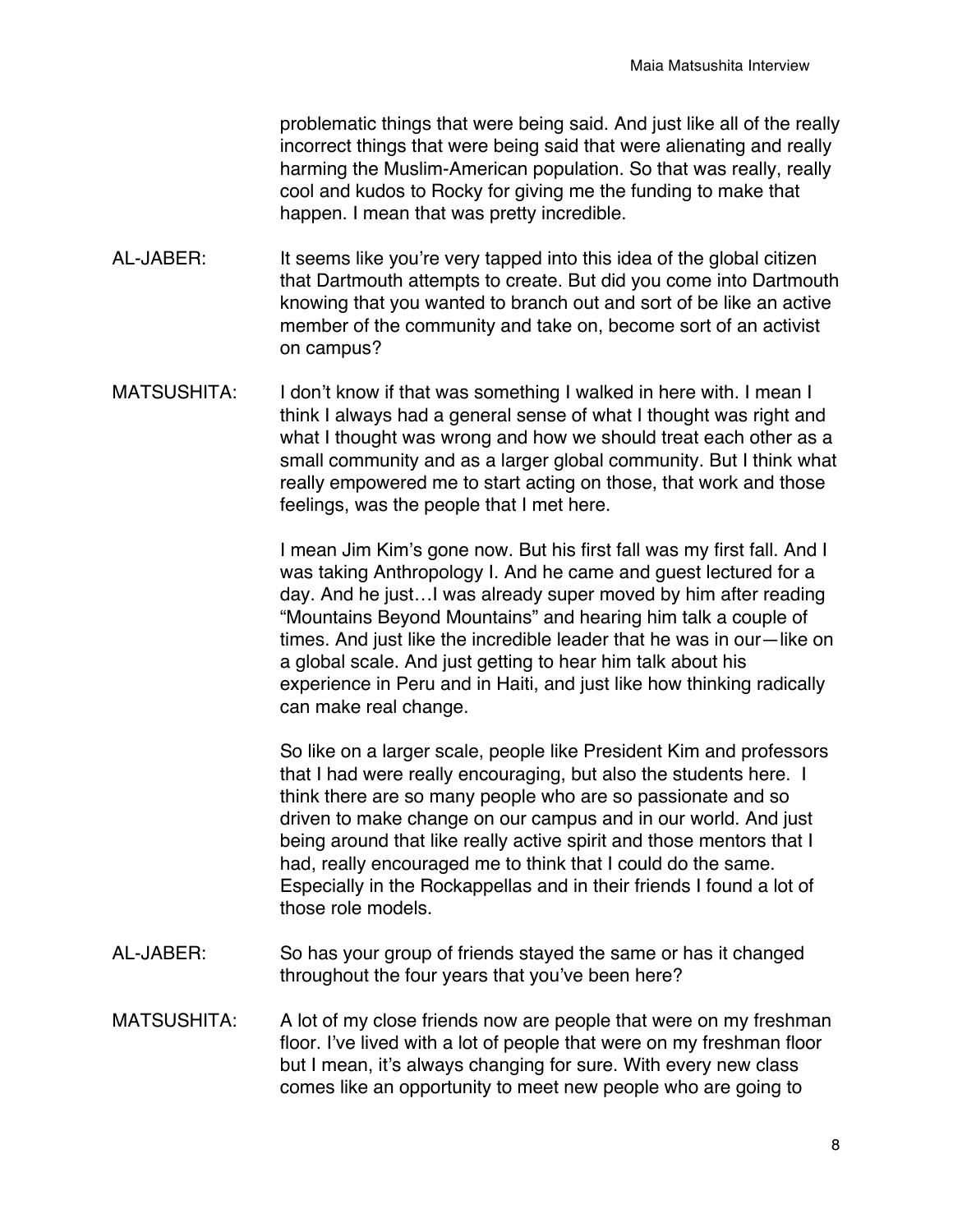help change you. They impact your life, and I love that. That's why fall is my favorite term at Dartmouth because you get to meet this whole new group of people. That's why spring is so hard because you're like losing… It feels like you're losing some important people.

- AL-JABER: Mm-hmm.
- MATSUSHITA: Yes. But I feel like every time I've met someone or maybe more than someone, but at least one person who is like a new great part of my life. So at the same time there's like continuity of certain people, it has been really cool to see who else like…who'll wind up being really important to me.
- AL-JABER: How would you define the Dartmouth community? Does it involve students, administrators, both? Like how do you see it?
- MATSUSHITA: I think that's a hard question because I don't think there is one Dartmouth community. I think that word is used a lot in like a really broad, pretty vague way. My community at Dartmouth is my friends, is the Rockappellas, is the people I work with in different communities and in groups. And my professors who have been so amazing and encouraging. And like deans and just awesome people I've met that way. And they have all just pushed me to be the best version of myself and to expect better from people around me and to go after that.

I think on a larger scale, I think it's hard to really have a catchall phrase to describe the Dartmouth community. When I'm on a tour, when I'm doing a tour, I generally say like it's about the people. And I think that is the best way to describe it; it's just like...because every person's going to have a different experience, every person.

Like there's no one way to do Dartmouth. There is no like one Dartmouth experience. And I think that that is an impression that people can have, especially freshmen coming in here. Like there's this sense of like, oh, this is what I should be doing, this is what everyone's doing, this is the path that I should take, I guess I should. Whatever that is. Like being a premed or like joining a fraternity or joining like a certain group. And having that be the right way to do things.

But what I've seen through all the people that I know and just all the stories that I've heard, is like everyone's going to have… Like you may do the same thing, but that does not mean you've had the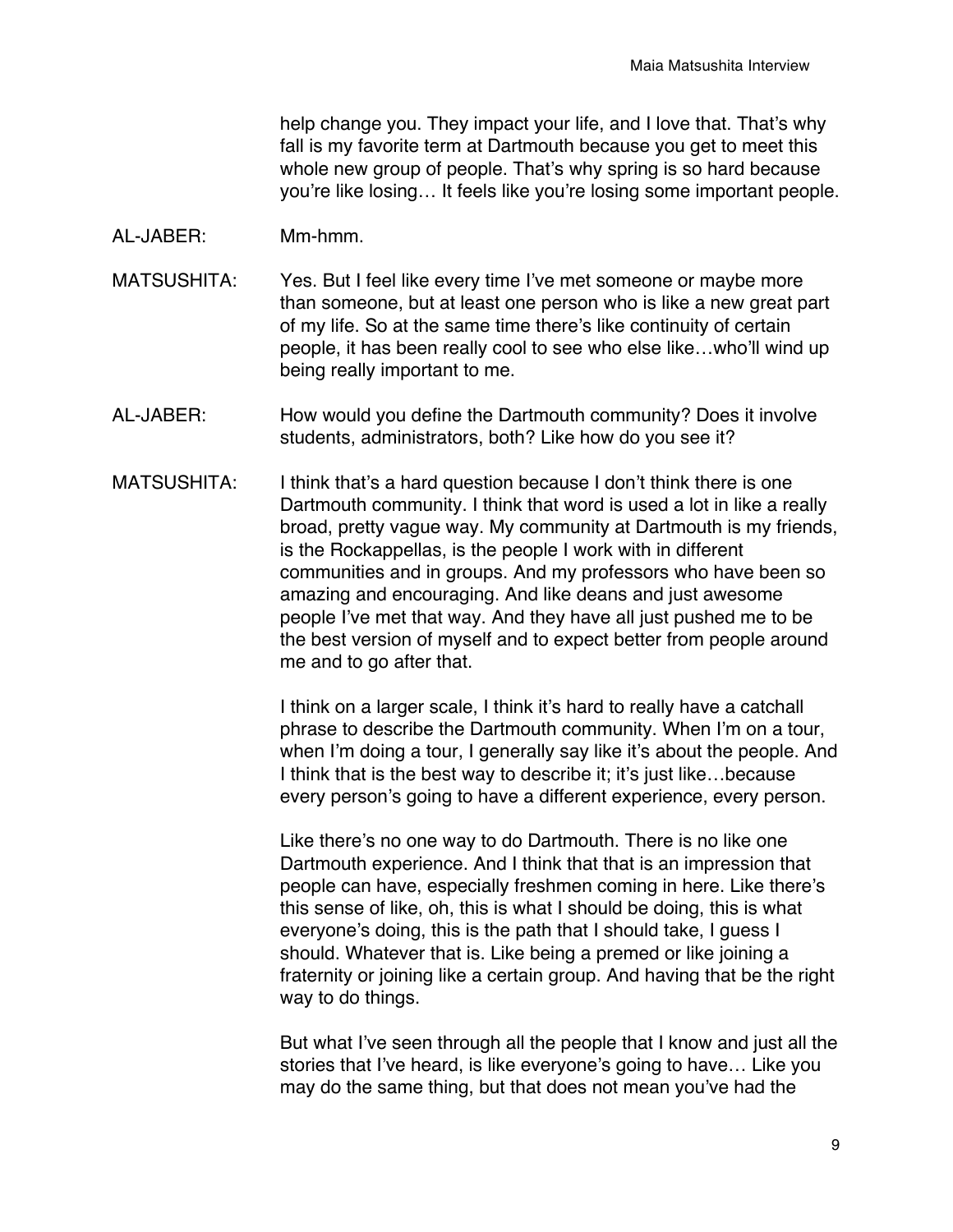same experience. And so, I don't know, like my friends freshman summer, this is like my core year, this is like my Dartmouth, my community. Mine. But I love it because it made me really happy at the time. He was on campus for his freshman summer doing research, and he was kind of lonely because he didn't know that many '12's. Like that was our sophomore summer, and, you know, sophomore summer to me it's kind of like into our time with your class. And just because we are mostly the only people there, and sometimes it's easy to forget that there are some other people on campus. And so he called me up one day, and he was like, "You know I really like the school, I do. But what I've realized this summer is that Dartmouth is not here, it's where all of you guys are." And like he was referring to the group of friends that we had found. And, yes, it was such an odd moment. And it is really how I think about this school, is like it's not like…Dartmouth is all the classes and professors and administration and structural things, and those are like really important. And like obviously we're here for academics and like here to grow and learn. But the thing that I am going to remember the most and the thing that has shaped me the most has been the people that I've met here.

- AL-JABER: So do you think the Dartmouth community has evolved, or has it remained stagnant during the four years that you've been here?
- MATSUSHITA: I mean I've been here for a four-year period and like a lot of change in a lot of directions. I mean we've had a new president, and we have another new president. And we're going to have another new president the second I graduate. Blitz has changed. Greenprint has changed. The Center for Women and Gender just changed their name. You know there are like a lot of structural changes that have occurred, like FoCo. Like DBA's not even like… There are a lot of things that it seems like they were Dartmouth things that have changed since I've been at Dartmouth. And I think that's sparked a lot of anger and frustration from a lot of people.

But one thing that… Amanda Childress, she's one of the sexual assault—she's one of the SAAP coordinators at Dartmouth, and she said to me the other day, when I was kind of joking about that, because the CWG just changed their name. And I was like, "could one thing stay the same here over four years?" And she said to me something that like really resonated with me like, "When I was looking for a job at a college, I was told by my friend that you should never stick yourself at a place that is not undergoing any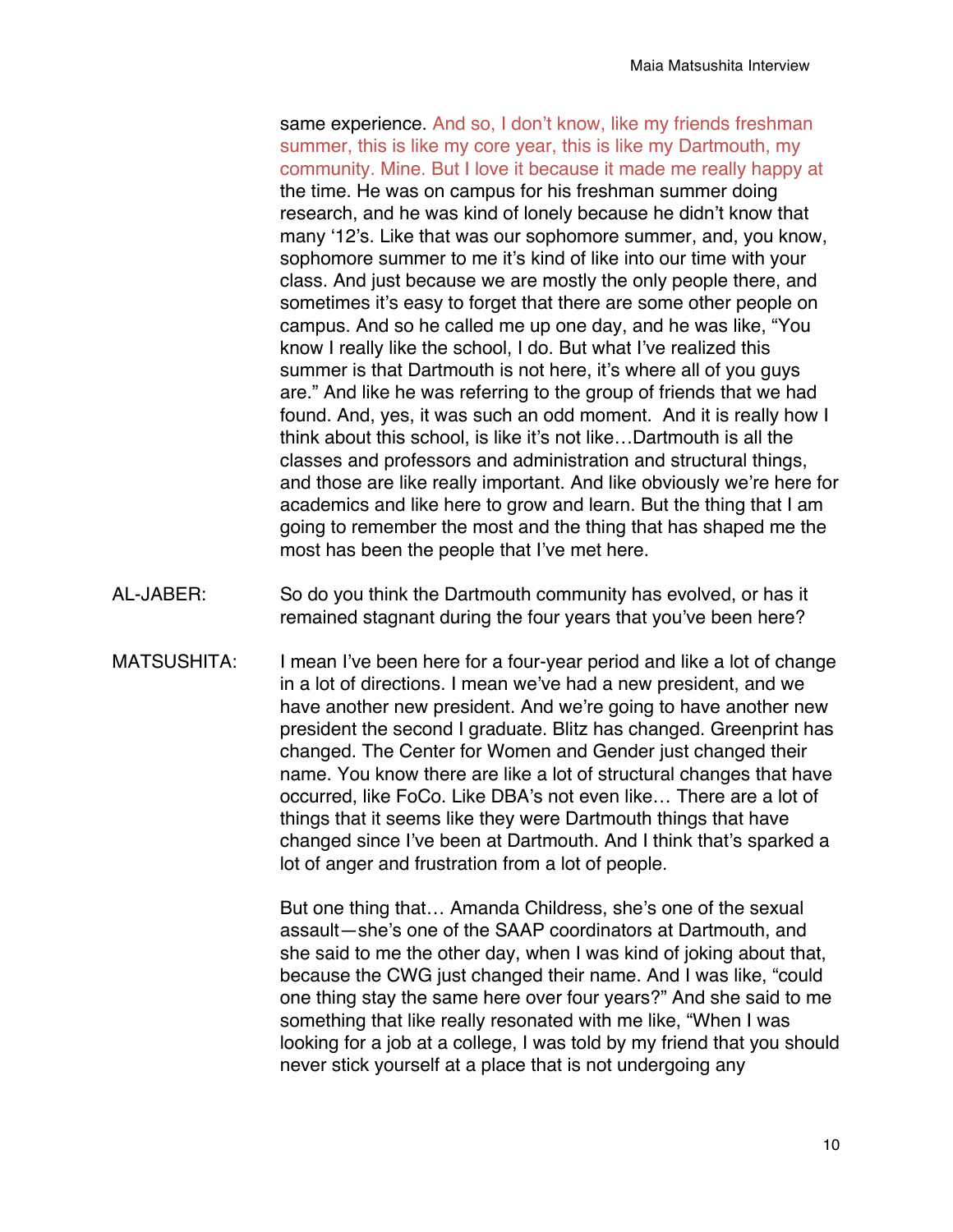construction because that is a sign that they are like not interested in change and not interested in like moving forward."

And I think that's…I think that's a good like metaphor. I think that Dartmouth in the last four years has gone through a lot of change. I mean, socially and structurally. Recently there has been the Group Leadership Council's new policy on sexual assault, which I think is a really amazing step forward. I think I've heard a change in the dialog in a lot of issues over the past couple of years, where we're not having the same conversation in the same way over and over again, which is really awesome. And so I think we're at a pretty hopeful time, personally, where people are aware that there's a lot that needs to be done. But there are a lot of people who are really excited to do that work.

- AL-JABER: There have been some racial incidents on campus recently. Have you had time to process that? And are you involved in trying to make a difference in eradicating these racial tensions on campus?
- MATSUSHITA: So my own issue and something that I've like really struggled with my entire life. And like in a concentrated way while I've been here. So I'm mixed race, and my dad is Japanese and Polish; my mom is Haitian and Danish. So my own like identity has always been kind of questioned because people say things like, oh, you don't look like a Matsushita. Or like what are you? And like can I touch your hair? You know just like a lot of things. And that's always been a part of my life. And I think being at Dartmouth has only like amplified my own questioning of how I identify.

I've come to identify as a black woman here. And I'm pretty comfortable in that identity right now. But because of my own issues with my own identity, it's like hard for me to get involved in a lot of discussions on race on campus I think because I don't feel like I always like can. And I think that's more of a personal problem or issue than it is like the conversations are exclusive. I think it's important that we're calling attention to those issues, those incidents, what have been termed bias incidents. But I have not actively engaged myself in those.

- AL-JABER: And this issue of sexual assault on campus, is that something that you're going to keep tabs on after you graduate, as an alumna?
- MATSUSHITA: Yes. I mean I think that alumni engagement in the issue is pretty crucial. And so I definitely would want to stay connected. I think that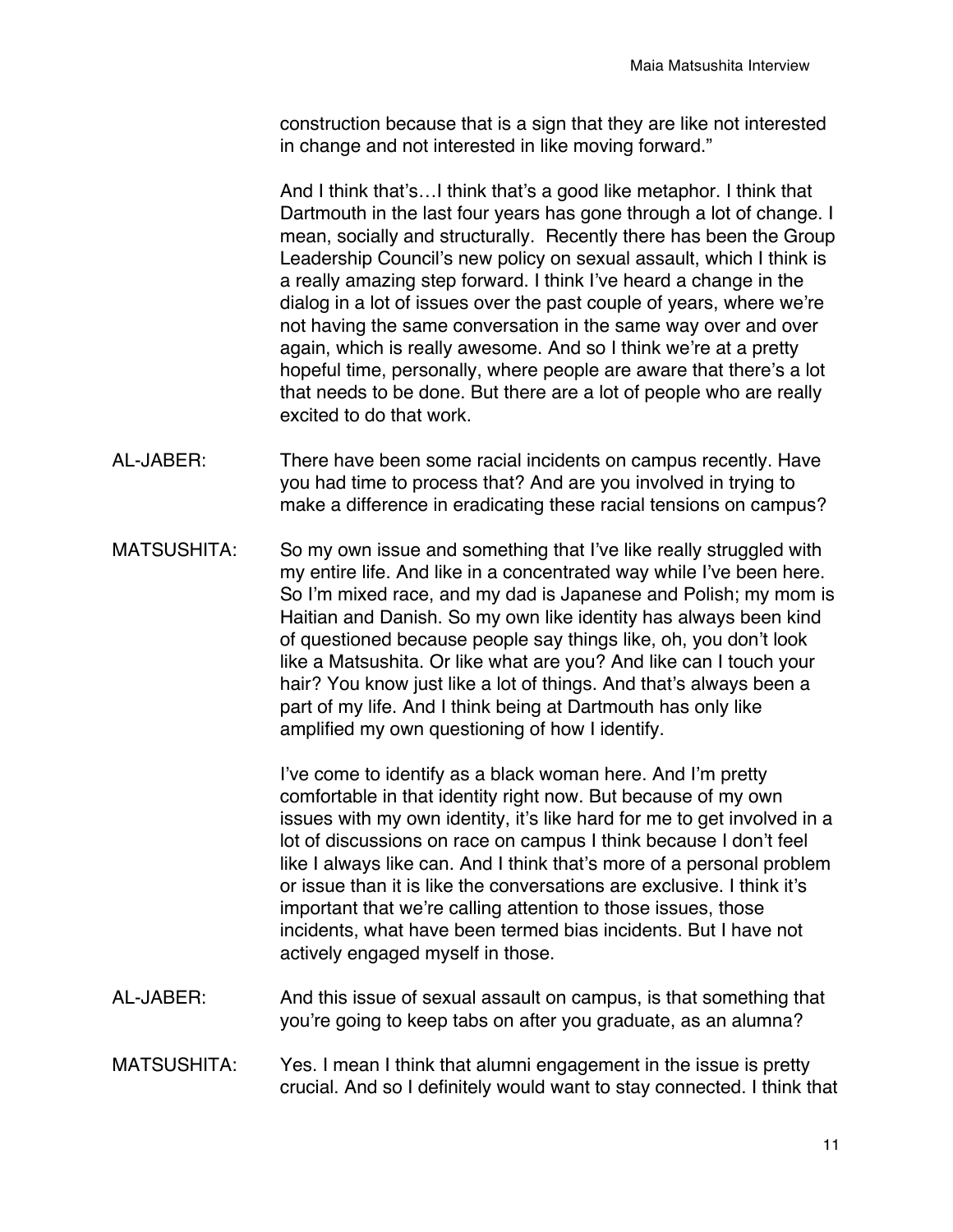recent alums have been amazing about that; like those students who were really involved when they were here have been coming back and being active forces as alums. And I think that is so, so important because sometimes I feel like alums have more influence than the students. I feel like a lot of them have more influence than the students who are currently here in a lot of things. And so I definitely will continue to do whatever I can to be a force for continued improvements in that area.

- AL-JABER: Do you think the fact that Dartmouth is sort of isolated impacts its sense of community?
- MATSUSHITA: I do. We're a small campus. You can see the same person, even if you don't know them, you see them like three times a day or something like that. And I think it just kind of...it's like a pressure cooker almost. In a good way, and I think also it can be a bad way where you feel like, oh, my gosh! Especially over sophomore summer I felt that way, where it's like there are a thousand people on this campus, and I feel like I know most of them, even though I probably don't. And it just felt like it was very small then. I think that is one cool thing with the D Plan, where it feels like, you know, there's new people that you get to meet every term. But I think… I think by nature how small this campus is, and how we're on this hill in the middle of New Hampshire. I think it really encourages people to get to know each other really well. It's not like we're at Columbia or in a big city where there's like places to go outside of campus. Unless you have a car, it's really hard to like even get up into the Upper Valley. And so I think that can be hard sometimes. But for me, it's been really wonderful because I've gotten to know the people around me really well, I think.
- AL-JABER: So a lot of what this project is about is trying to identity where people fit in in the Dartmouth community. So do you see yourself as more of a Dartmouth insider or an outsider? And has that changed? Have there been times where you've felt like an insider and other times where you felt like an outsider?
- MATSUSHITA: I mean for sure. [Laughs] I think I've felt both of those things. Coming into Dartmouth I didn't drink at all, and I didn't drink my freshman year really at all. I did feel like I couldn't fully participate in the social scene at times. Not because anyone ever pressured me to. But it just felt like…like I was saying before, it feels like sometimes there is this one way to do Dartmouth and just having it be okay with like finding your own path was challenging. And I think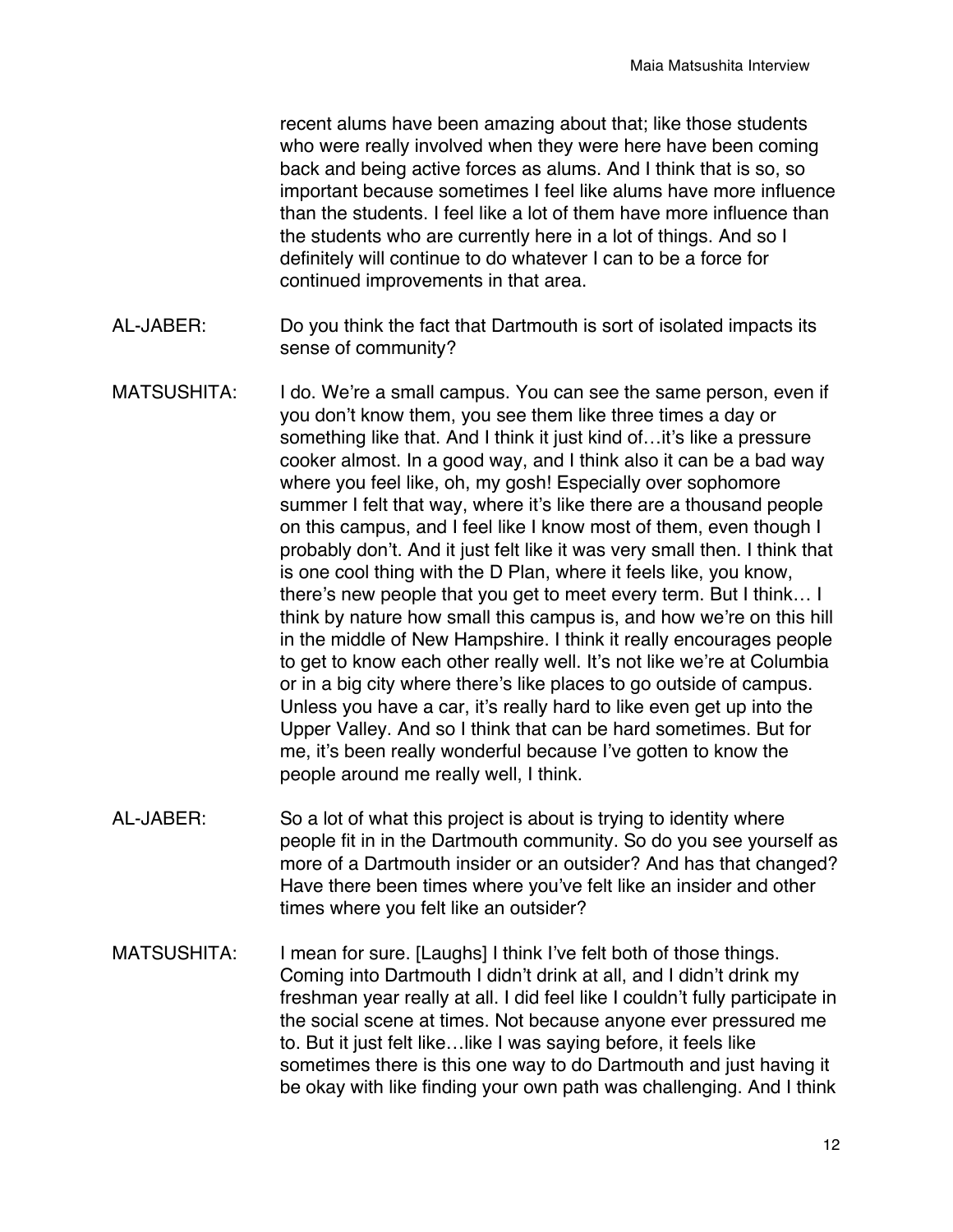definitely as an underclassman to just know myself and to know, if I want to do something, I'm going to do it. But not letting this feeling of, well, everyone's doing it—like everyone's playing Pong or whatever—influence me and who I was. I did feel like an outsider at times. And as an insider, I guess, you know, I think…I'm in an a cappella group; I feel like people have ideas of like what they think are like mainstream, and I balk against that phrase. But I think…. I don't know. I think everyone feels at times like they don't fit in or they do fit in. And I definitely have had both of those experiences while I was here.

- AL-JABER: So have you had time now to like process your entire Dartmouth experience? And to sort of reflect on how it's changed you?
- MATSUSHITA: I try to, I try to do that, as a consistent thing. At the end of every term, I try to have a reflection time with myself and usually with my friends. Just thinking about what has changed us this term or like, how have I changed? And honestly I think I've changed a little bit every term, hopefully for the better. I'm not sure. But I think one thing that has changed over my time at Dartmouth is that I think I'm more confident in myself and what I can do. And just felt empowered to go after what I want, especially in feeling like I could play a role in issues that I feel really strongly about. Which I didn't really feel before I came here.
- AL-JABER: So I guess Dartmouth was an empowering experience for you.
- MATSUSHITA: Overall, it has been. And there have been like really hard times here. I'm not going to not say that. And I don't think that…I think this is very much my experience where I felt this way. I think it can be a really difficult place for a lot of people, and I definitely have felt that. But thinking about the past four years and the person I was when I got here, who was pretty timid, I think…. I tell people now like, who didn't know me back then, that I saw myself as a really shy, pretty quiet and reserved person. I think that that is not how most people would describe me now. And they're usually pretty surprised when I say that and think I'm just being self-conscious or something like that. But I think Dartmouth has really pushed me to come out of my shell and to be strong in my convictions.
- AL-JABER: So I think we've covered all the questions more or less. Is there something you want to add or something you think I neglected to ask you in terms of how you see the Dartmouth community or how you see yourself fitting into it?